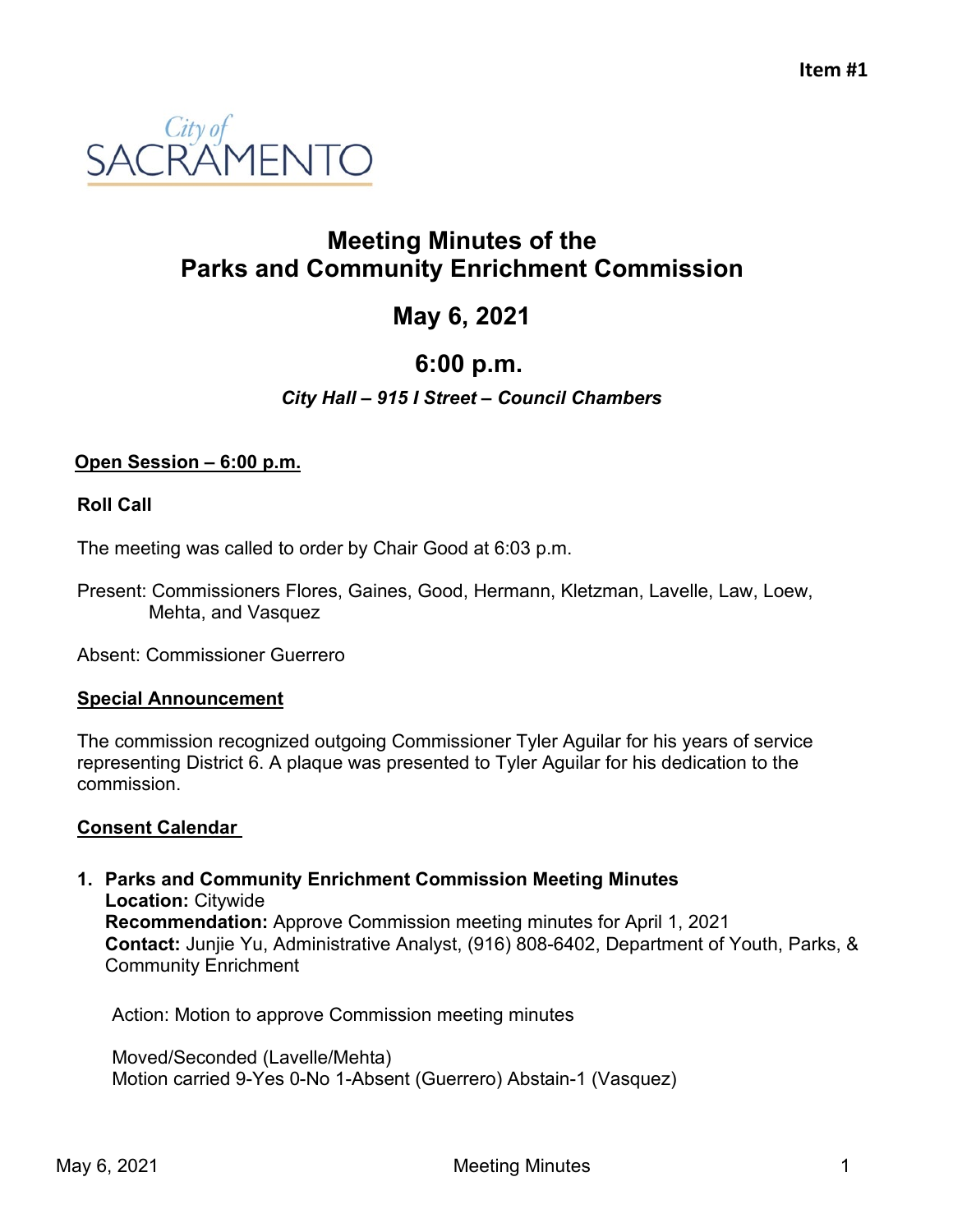### **Discussion Calendar**

**2. Selection of Youth and Parks Volunteer Recognition Award Location:** Citywide

**Recommendation:** Pass a motion selecting award recipient(s) for the Volunteer Recognition Award for the Youth and Parks Categories

**Contact:** Junjie Yu, Administrative Analyst, (916) 808-6204, Department of Youth, Parks, & Community Enrichment

This item is postponed to June 3<sup>rd</sup> meeting. New deadline for submission of Youth and Parks categories is extended until Sunday, June 16<sup>th</sup>.

**3. Master Plan and Naming of Neighborhood Park within the Township 9 Development Location:** District 3

**Recommendation:** Pass a motion to support the City Council's adoption of 1) Park Master Plan for the pocket park in the Township 9 Development, and 2) naming the neighborhood park as Vine Park

**Contact**: Jeff Nittka, Landscape Architect, (916) 808-5996, Department of Youth, Parks, & Community Enrichment

Claire Beard, landscape designer, presented the Master Plan for Vine Park. Details included survey results, park physical location, adjacencies of nearby surroundings, and amenities. This park will also include two dog parks.

Kevin Smith said that the Vine Park name is a reflective of a cannery theme. This area represents the former agricultural space of Sacramento for many decades.

Action: Motion to to support the City Council's adoption of 1) Park Master Plan for the pocket park in the Township 9 Development, and 2) naming the neighborhood park as Vine Park.

Moved/Seconded (Lavelle/Loew) Motion carried 9-Yes 1-No (Hermann) 1-Absent (Guerrero)

### **4. Community Centers, Leisure Enrichment and Community Recreation Program Update**

**Location:** Citywide

**Recommendation:** Informational

**Contact**: Jackie Beecham, Recreation Manager, (916) 808-3818; Katie Houser, Recreation Superintendent, (916) 808-6046; Anthony Munoz, Recreation General Supervisor, (916) 808-6251, Department of Youth, Parks, & Community Enrichment

Katie Houser provided an overview list of community centers operating throughout the City. Centers offer recreation services to residents of all ages. Centers host private and community group rentals, support afterschool programs and partner with community-based organizations. In response to COVID, Essential Worker Childcare, Sac CLASS, In-Person Afterschool, Summer Camp programs, Special Event Drive Thrus, and other virtual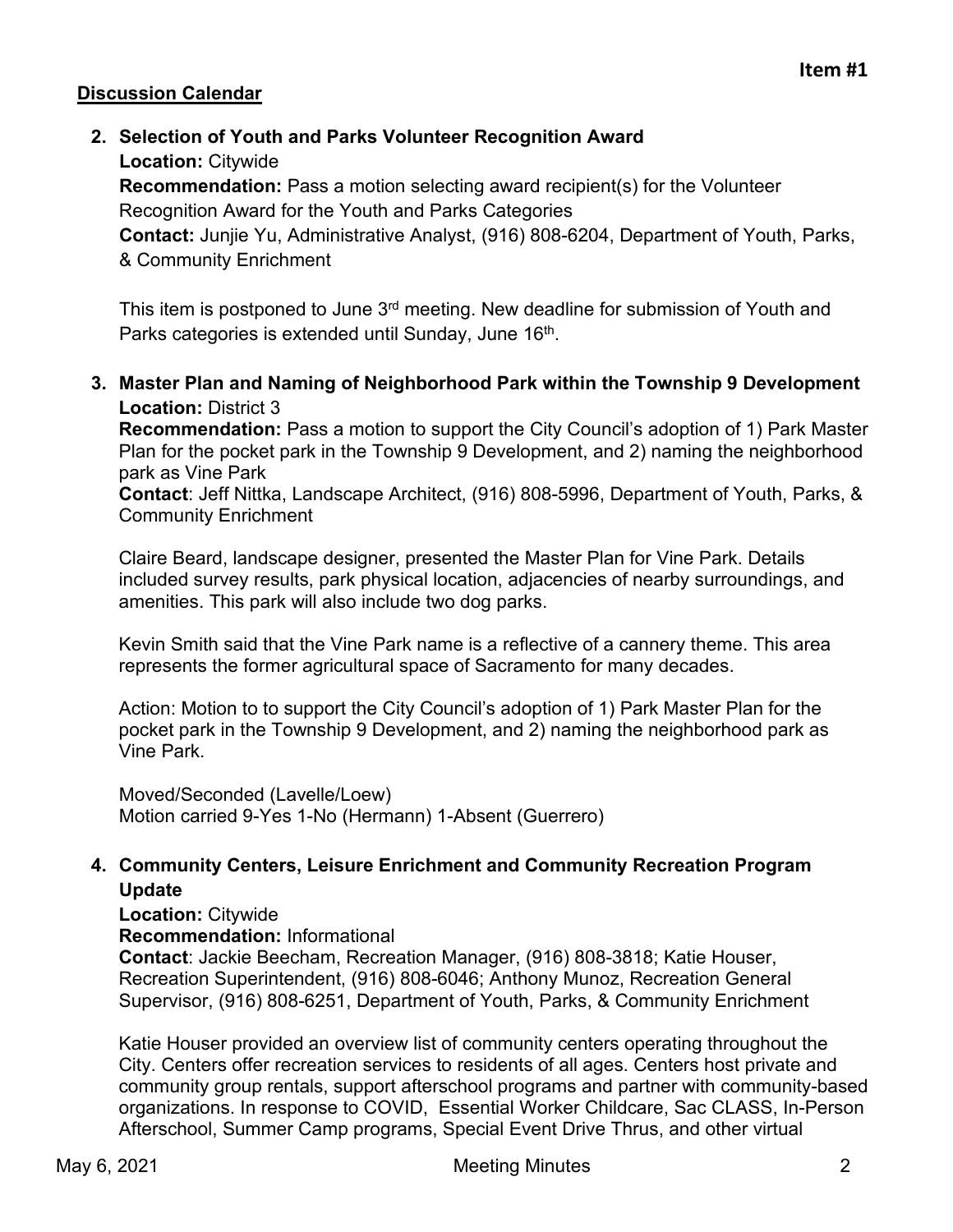### **Item #1**

programming was provided. In addition, staff responded to emergency services including Curbside Meal Distribution, Vaccine Pop Up Clinics at Pannell and Cooling and Warming Shelters. Softball leagues will resume in May and tournaments will return in phases as allowed by County health orders. Leisure Enrichment classes will return as long as instructors are comfortable under COVID circumstances.

Anthony Munoz provided an overview of YPCE's Reservation Office located at Coloma Community Center and how it is responding to County COVID guidelines. The Reservation Office uses a system called Active Net to track down participants. He also mentioned there are many facility improvement projects completed for various community centers recently with Measure U Funds.

#### **5. Joint Use Agreement with School Districts Location:** Citywide **Recommendation**: Informational **Contact:** Shannon Brown, Assistant Director, (916) 808-6076, Department of Youth, Parks, & Community Enrichment

Shannon Brown explained the importance of joint use agreements with school districts. The City in coordination with Sacramento, Natomas, Twin Rivers, Robla, and Elk Grove school districts has benefited from cooperative agreements. The City's general plan has policies to encourage joint use development to meet service level goals and for effective usage of facilities.

# **6. Youth, Parks, & Community Enrichment Director Report (Oral): Update on COVID-19 Related Impacts**

**Location:** Citywide **Recommendation:** Informational **Contact**: Mario Lara, Director, (916) 808-1041, Department of Youth, Parks, & Community **Enrichment** 

Mario Lara stated that there has been an increase in usage of park space with summer season approaching. Reminders are shared in social media to advise residents to use parks carefully under County health guidances. Vaccination effort is continuing with County partnership. Summer programming is being planned for the upcoming months.

# **7. Youth, Parks, & Community Enrichment Director Report (Oral): Review Highlights for April**

**Location:** Citywide

**Recommendation:** Informational

**Contact**: Mario Lara, Director, (916) 808-1041, Department of Youth, Parks, & Community **Enrichment** 

Mario Lara provided information that the  $4<sup>th</sup>$  R Program will continue to colloborate with Sacramento City Unified School District. The previous transition plan has been reversed. The team is recruiting staff aggressively to bring support at various sites immediately. An update on program registration will be provided at a future meeting. With regard to the public's comments about priority registration for kindergartners, the commission asked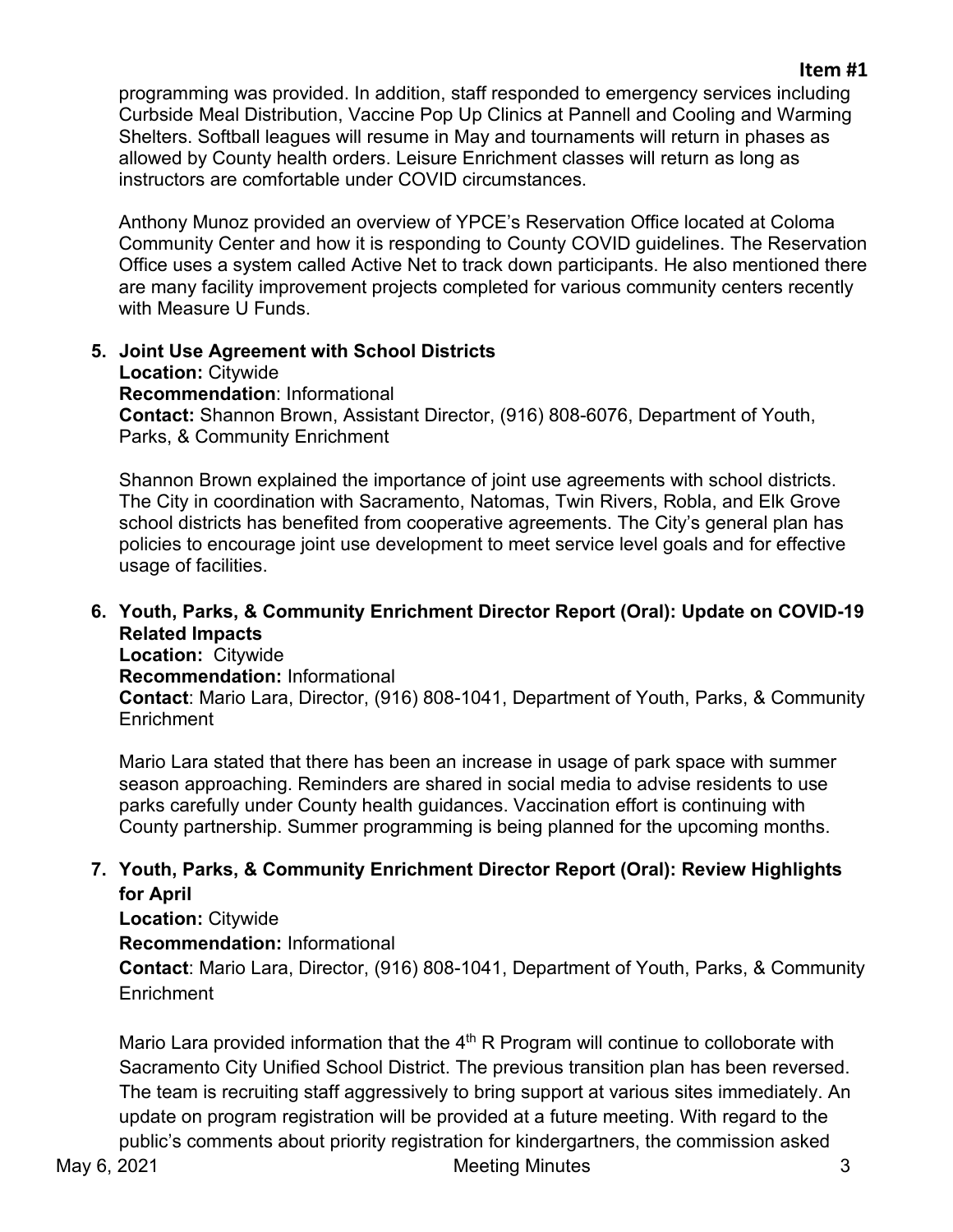about whether there is a need to schedule an alternate meeting or create an ad hoc committee to discuss the  $4<sup>th</sup>$  R registration process.

Shannon Brown, Assistant Director, provided information that the Park Maintenance team is preparing for firebreak season by mowing down lawn in open spaces. Seasonal recruitment is in process for Utility Workers. Staff can work up to 40 hours per week. Furthermore, Park Rangers are preparing for the upcoming Mother's Day.

Monica Blanco, Youth Division Manager, provided that the Sac CLASS program is ending soon so staff will be transitioned to support Summer Oasis camp. The  $4<sup>th</sup>$  R program is recruiting for Program Developers and Program Coordinators. In addition, there are 89 Recreation Aide vacancies that need to be filled. The Summer @ Virtual City Hall is making selection of participants now. Junior Baseball and Softball League are opening for registration and in-person programming will happen this year. Skate Park is upgrading countertops currently in phase 2. Landscape & Learning program is hiring Youth Aides and Crew Leaders. Prime Time Teen will host mock interviews for youth ages 13 – 17. Staff are going through a certification process to become a Youth Development Institute Trainer.

Jackie Beecham, Recreation Manager, mentioned that the Aquatics Division provided more training classes than ever before. Lifeguards, Senior Lifeguards and Utility Workers are being recruited. Fourteen pools plan to be opened this summer beginning Memorial Day. Camp Sacramento plans to have all family camp sessions under modified guidelines. Hart Senior Center is welcoming back older adults for reopenning. Access Leisure began offering outdoor and indoor activities to children and youth with disabilities.

Raymond Costantino, Park Planning Manager, provided that staff have been making community connections for the Master Plan. They are also reaching out to youth for a Photo Voice contest. Lastly, \$21 million dollars were spent in completing Capital Improvement Projects during the third quarter.

Lisa DeCarlo, resident, expressed concern about priority registration for the  $4<sup>th</sup>$  R program. She encouraged others to think creatively to include children that may have been left out this past year.

# **Public Comments-Matters Not on the Agenda**

None.

# **Member Comments-Ideas, Questions and Meeting/Conference Reports**

Commissioner Metha shared the opening of Meadows Park in Natomas. She thanked staff for their hard work.